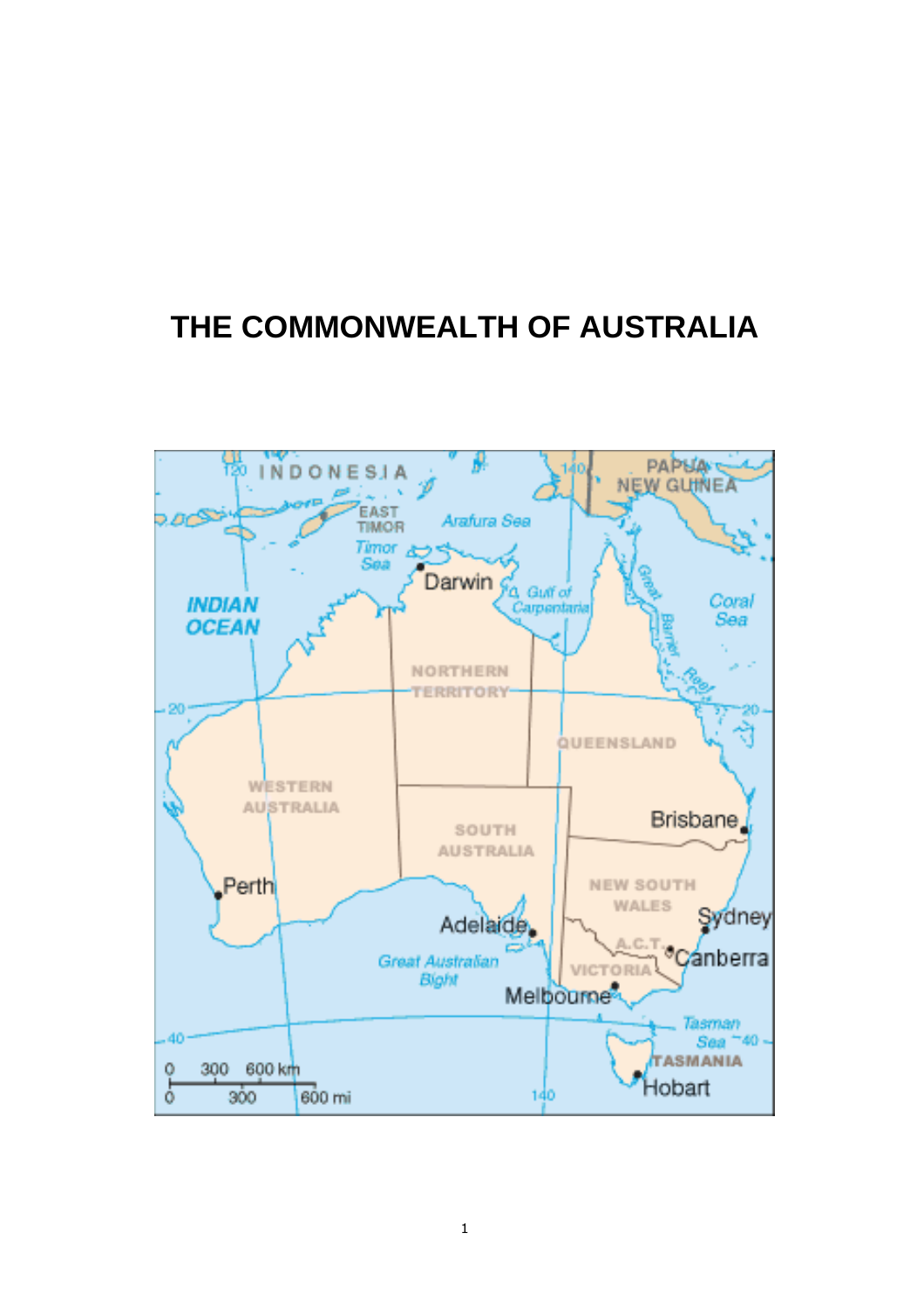# **Introduction**

# **Geography**

The Commonwealth of Australia is a sovereign country, a [continent](https://en.wikipedia.org/wiki/Continent) and an [island](https://en.wikipedia.org/wiki/Island) comprising of:

- the mainland of the [Australian continent,](https://en.wikipedia.org/wiki/Australia_(continent))
- the island of [Tasmania](https://en.wikipedia.org/wiki/Tasmania) and
- numerous [smaller islands](https://en.wikipedia.org/wiki/List_of_islands_of_Australia)

Australia's capital is [Canberra,](https://en.wikipedia.org/wiki/Canberra) and its largest [urban area](https://en.wikipedia.org/wiki/List_of_cities_in_Australia_by_population) is [Sydney.](https://en.wikipedia.org/wiki/Sydney)



**THE OPERA HOUSE**



**THE HARBOUR BRIDGE**

**The city of Sydney**

- It is located in [Oceania](https://en.wikipedia.org/wiki/Oceania) between the [Indian Ocean](https://en.wikipedia.org/wiki/Indian_Ocean) and the South [Pacific](https://en.wikipedia.org/wiki/Pacific_Ocean)  [Ocean.](https://en.wikipedia.org/wiki/Pacific_Ocean)
- It is the [sixth largest country](https://en.wikipedia.org/wiki/List_of_countries_and_outlying_territories_by_total_area) in the world with a total area of 7,686,850 square kilometers (2,967,910 sq. mi) (including [Lord Howe Island](https://en.wikipedia.org/wiki/Lord_Howe_Island) and [Macquarie Island\)](https://en.wikipedia.org/wiki/Macquarie_Island), making it slightly smaller than the 48 states of the [contiguous United States](https://en.wikipedia.org/wiki/Contiguous_United_States) and 31.5 times larger than the [United](https://en.wikipedia.org/wiki/United_Kingdom)  [Kingdom.](https://en.wikipedia.org/wiki/United_Kingdom)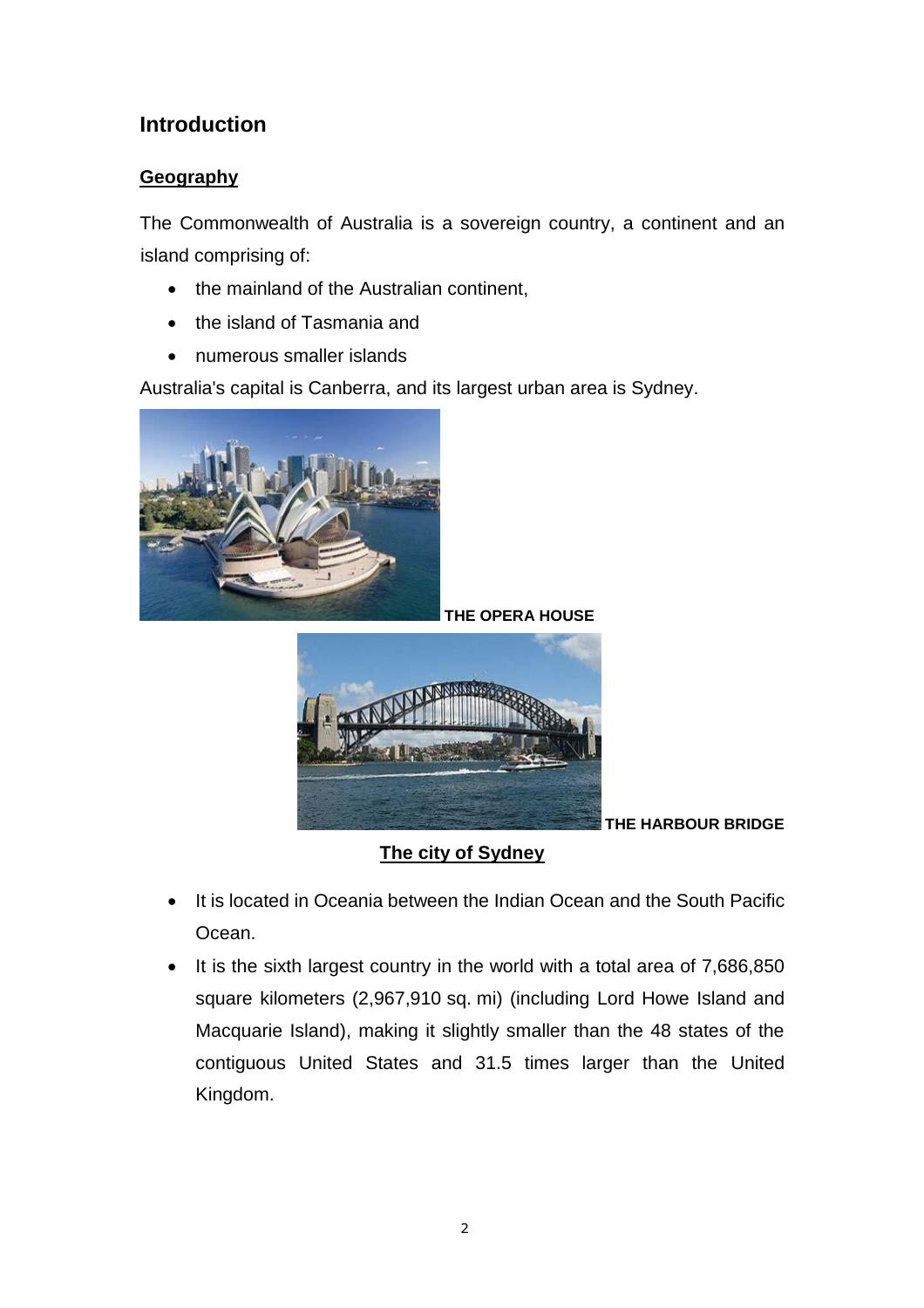

**Relief map showing major rivers and lakes**

Australia is situated in the middle of the tectonic plate, and therefore currently has no active volcanism.

- Minor earthquakes which produce no damage occur regularly, while major earthquakes measuring greater than magnitude 6 occur on average every five years.
- The terrain is mostly low [plateau](https://en.wikipedia.org/wiki/Plateau) with deserts, rangelands and a fertile plain in the southeast.
- Tasmania and the [Australian Alps](https://en.wikipedia.org/wiki/Australian_Alps) do not contain any permanent [icefields](https://en.wikipedia.org/wiki/Icefields) or [glaciers,](https://en.wikipedia.org/wiki/Glaciers) although they may have existed in the past.
- The [Great Barrier Reef,](https://en.wikipedia.org/wiki/Great_Barrier_Reef) by far the world's largest [coral](https://en.wikipedia.org/wiki/Coral) [reef,](https://en.wikipedia.org/wiki/Reef) lies a short distance off the north-east coast.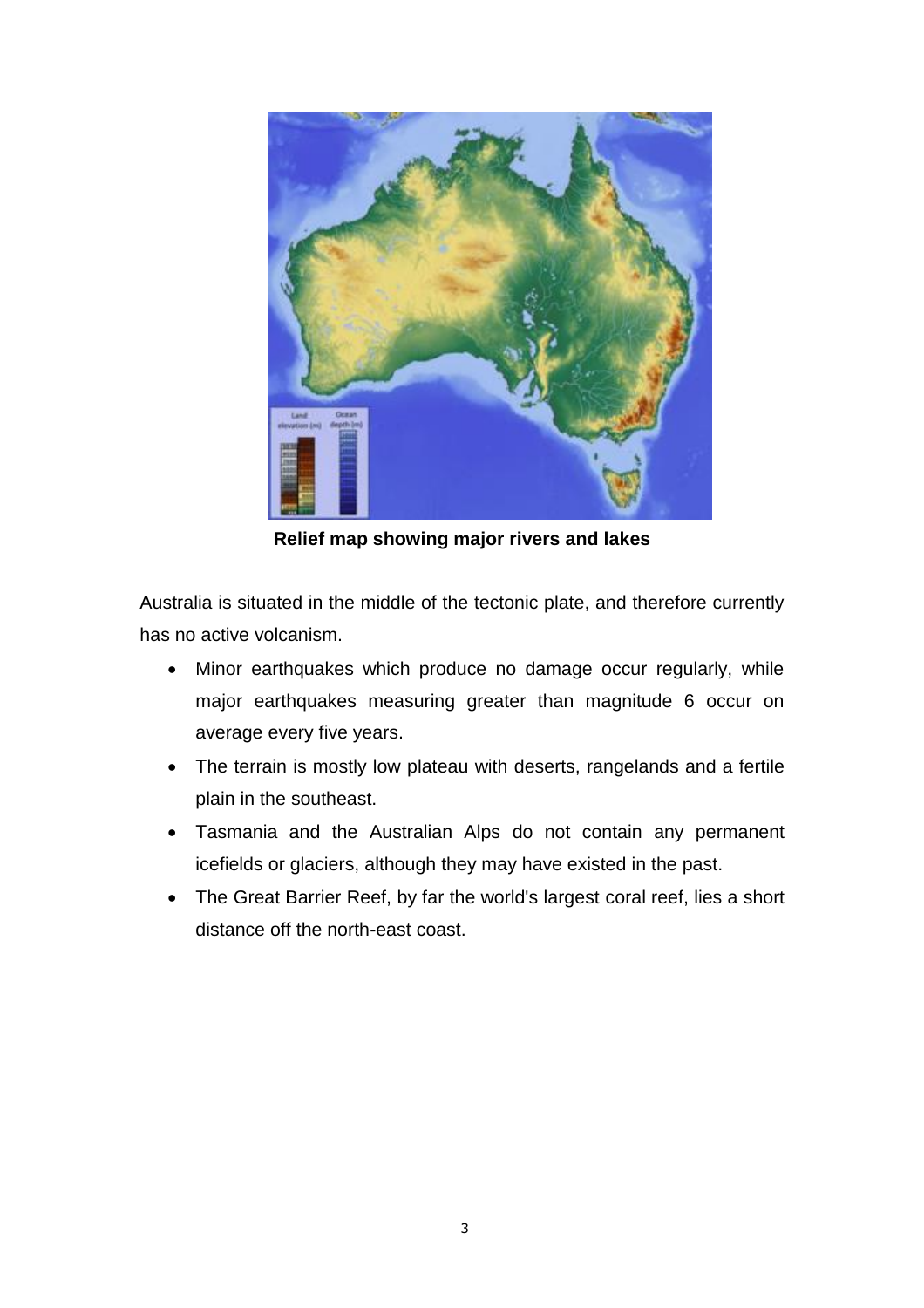

**Grassland and mountain ranges in [Queensland](https://en.wikipedia.org/wiki/Queensland)**



**[Whitehaven Beach](https://en.wikipedia.org/wiki/Whitehaven_Beach) in [Queensland](https://en.wikipedia.org/wiki/Queensland)**



**The Victorian Alps**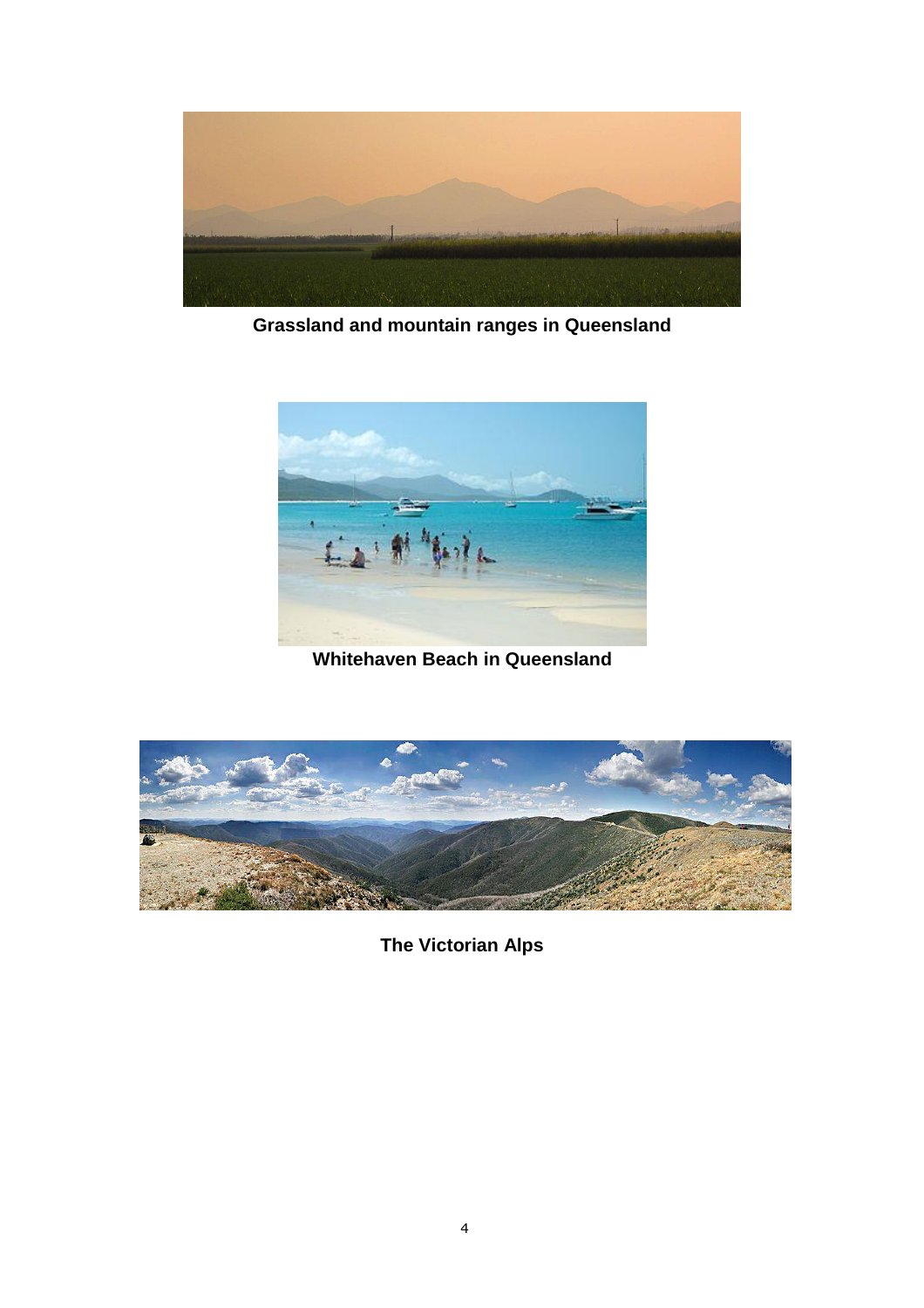# **THE 6 STATES & 2 TERRITORIES OF AUSTRALIA**

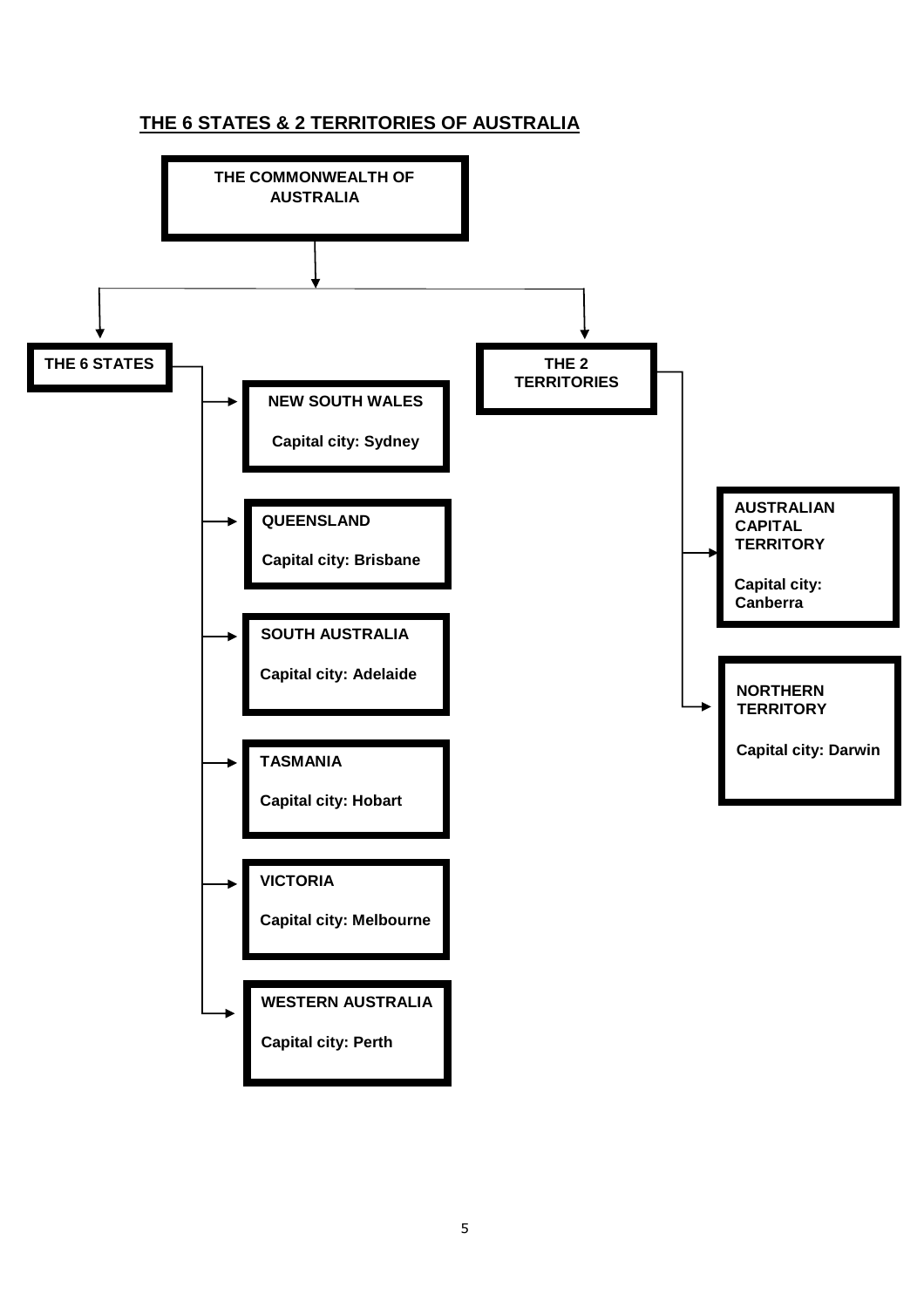# **POPULATION**

Australia is highly urbanized (a population density of 25 million) which is heavily concentrated on the eastern seaboard.

Australia has the world's [9th largest](https://en.wikipedia.org/wiki/List_of_sovereign_states_and_dependent_territories_by_immigrant_population) [immigrant population,](https://en.wikipedia.org/wiki/Immigration_to_Australia) 26% of the population.

## **CLIMATE**



Australia's climate is governed largely by:

- The largest part of [Australia](https://en.wikipedia.org/wiki/Australia) is [desert](https://en.wikipedia.org/wiki/Desert) or [semi-arid.](https://en.wikipedia.org/wiki/Semi-arid_climate)
- The south-east and south-west corners have a [temperate](https://en.wikipedia.org/wiki/Temperateness) climate (a moderately [fertile soil\)](https://en.wikipedia.org/wiki/Fertility_(soil)).
- The northern part of the country has a [tropical climate,](https://en.wikipedia.org/wiki/Tropical_climate) varied between [tropical rainforests,](https://en.wikipedia.org/wiki/Tropical_rainforest) [grasslands](https://en.wikipedia.org/wiki/Grassland) and part desert.

[Cyclones](https://en.wikipedia.org/wiki/Cyclone) along the northern coasts, severe [thunderstorms,](https://en.wikipedia.org/wiki/Severe_storms_in_Australia) [droughts,](https://en.wikipedia.org/wiki/Drought_in_Australia) occasional [floods,](https://en.wikipedia.org/wiki/Floods_in_Australia) [heat waves,](https://en.wikipedia.org/wiki/Heat_waves) and frequent [bushfires](https://en.wikipedia.org/wiki/Bushfires_in_Australia) are natural hazards that are present in Australia.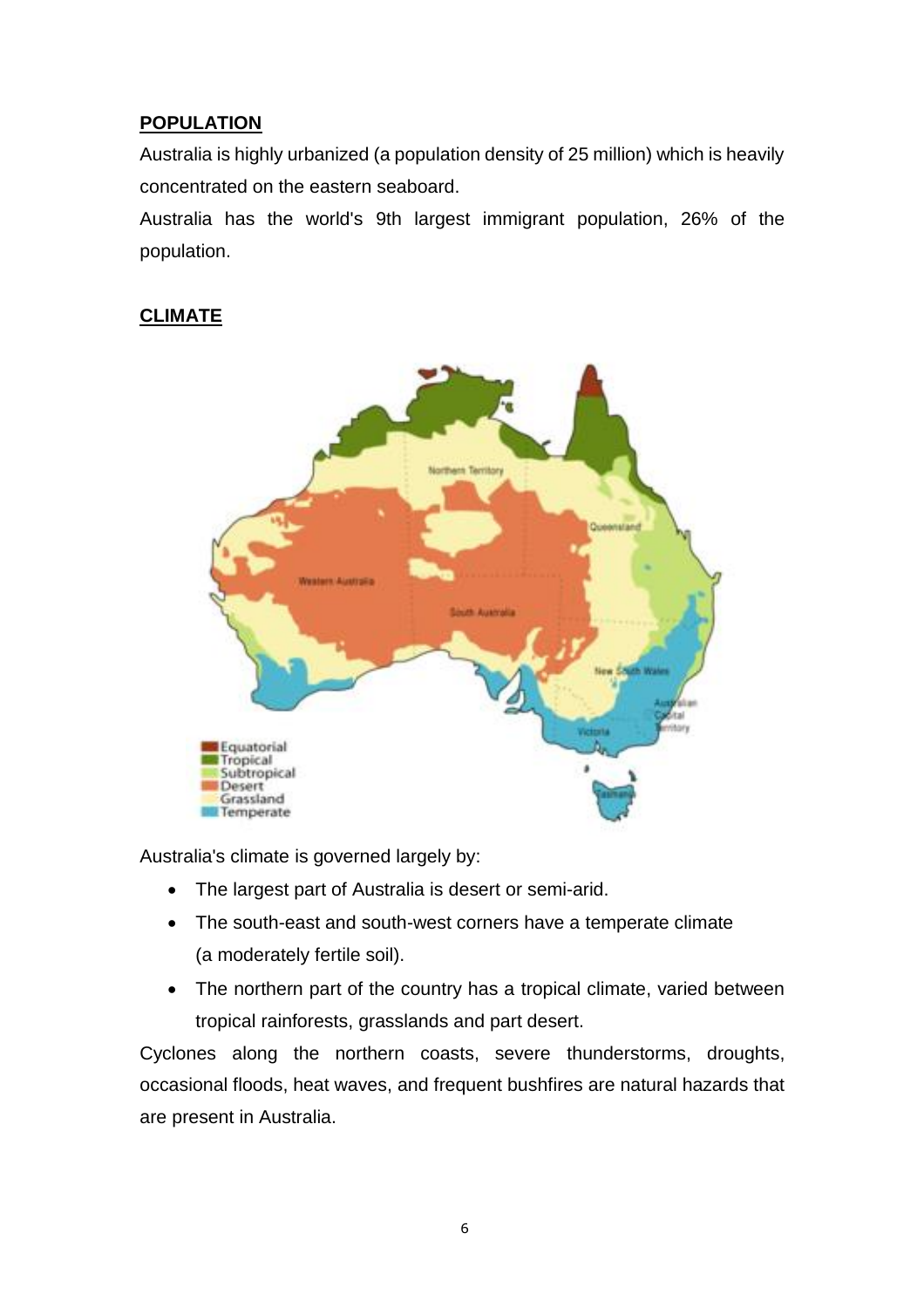## **AUSTRALIAN ECONOMY**

Australia is a wealthy country. [Rich in natural resources,](https://en.wikipedia.org/wiki/Mining_in_Australia) Australia is a major exporter of agricultural products, particularly wheat and wool, minerals such as iron-ore and gold, and energy in the forms of liquified natural gas and coal. Australia's largest export markets are Japan, China, the US, South Korea, and New Zealand.

The **economy of Australia** is [highly developed](https://en.wikipedia.org/wiki/Developed_country) and one of the largest [mixed](https://en.wikipedia.org/wiki/Mixed_market)  [market](https://en.wikipedia.org/wiki/Mixed_market) economies in the world, with a GDP of AUD\$1.69 trillion as of 2017. Australia is the second wealthiest nation in terms of [wealth](https://en.wikipedia.org/wiki/Wealth) per adult, after [Switzerland.](https://en.wikipedia.org/wiki/Switzerland) Australia's total wealth was AUD\$8.9 trillion as of June 2016. In 2016, Australia was the 14th largest national economy by [nominal GDP,](https://en.wikipedia.org/wiki/Nominal_GDP) 20th largest by [PPP-adjusted](https://en.wikipedia.org/wiki/Purchasing_power_parity) GDP, and was the 25th-largest goods exporter and 20th-largest goods importer.



- $\triangleright$  It has a market economy
- $\triangleright$  A relatively high GDP per capita
- $\triangleright$  A low rate of poverty
- $\triangleright$  [9th-highest per capita income](https://en.wikipedia.org/wiki/List_of_countries_by_GDP_(nominal)_per_capita) (IMF).
- $\triangleright$  With the second-highest [human development index](https://en.wikipedia.org/wiki/List_of_countries_by_Human_Development_Index) globally, the country [ranks highly](https://en.wikipedia.org/wiki/International_rankings_of_Australia) in quality of life, health, education, [economic freedom,](https://en.wikipedia.org/wiki/Economic_freedom) and [civil liberties](https://en.wikipedia.org/wiki/Civil_liberties) and political rights.
- $\triangleright$  Australia is the world's fourth largest exporter of wine, and the wine industry contributes \$5.5 billion per year to the nation's economy.
- $\triangleright$  Australia's seasonally adjusted unemployment rate unexpectedly fell to **5.7 percent** in March of 2016 from **5.8 percent** in February and below market consensus of 5.9 percent.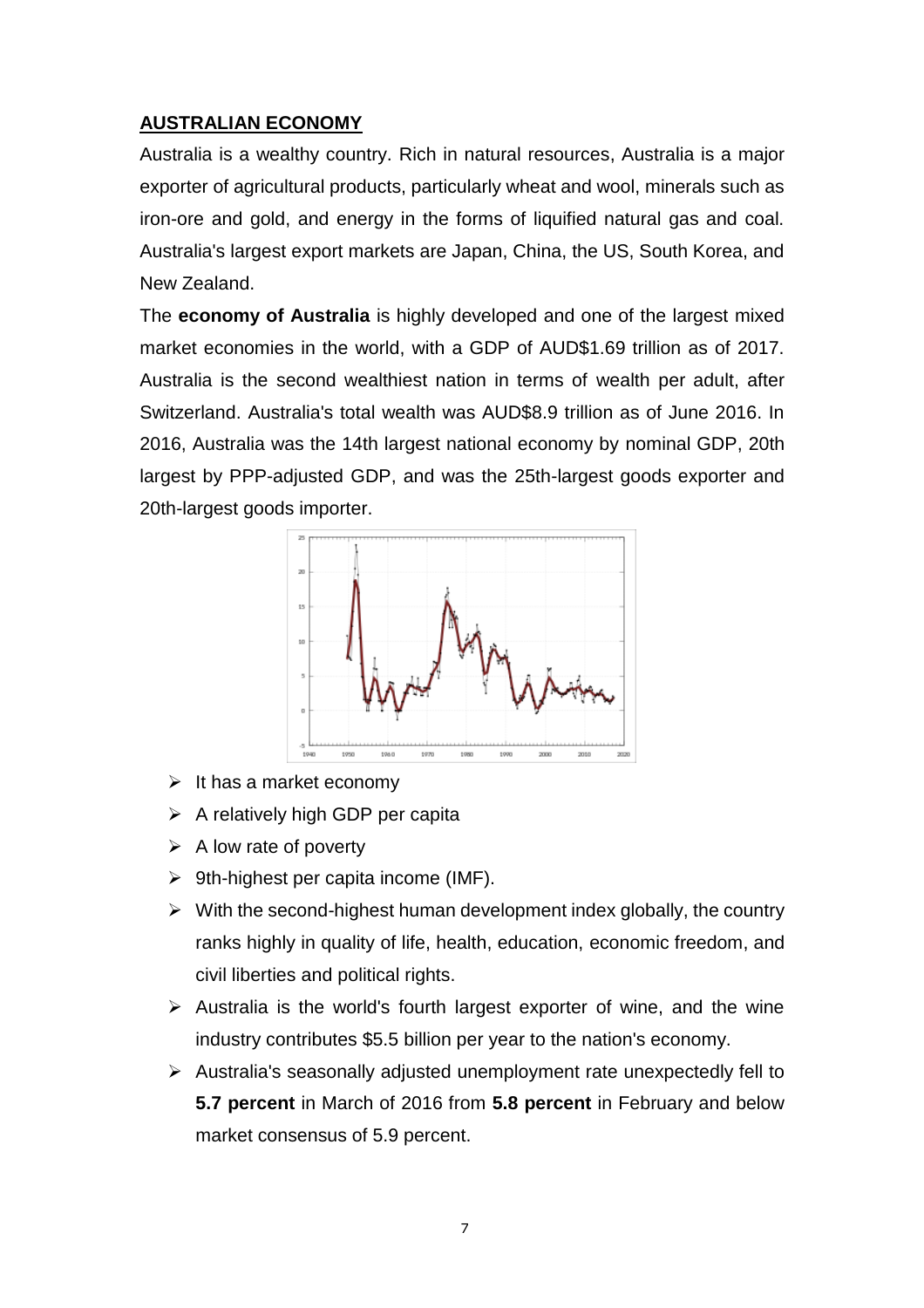# **Foreign relations**

Australia is a founding member country of the United Nations, it is strongly committed to [multilateralism](https://en.wikipedia.org/wiki/Multilateralism) and maintains an international aid program under which some 60 countries receive assistance.

Australia is a member of the:

- [United Nations,](https://en.wikipedia.org/wiki/United_Nations)
- G20.
- [Commonwealth of Nations,](https://en.wikipedia.org/wiki/Commonwealth_of_Nations)
- [ANZUS,](https://en.wikipedia.org/wiki/ANZUS) it has a close association with United States
- Organization [for Economic Co-operation and Development](https://en.wikipedia.org/wiki/Organisation_for_Economic_Co-operation_and_Development) (OECD),
- [World Trade Organization,](https://en.wikipedia.org/wiki/World_Trade_Organization) organization for economic co-operation and development
- [Asia-Pacific Economic Cooperation,](https://en.wikipedia.org/wiki/Asia-Pacific_Economic_Cooperation)
- the [Pacific Islands Forum.](https://en.wikipedia.org/wiki/Pacific_Islands_Forum)
- Australia is a member of the [Commonwealth of Nations.](https://en.wikipedia.org/wiki/Commonwealth_of_Nations)
- Australia has pursued the cause of international [trade liberalization](https://en.wikipedia.org/wiki/Trade_liberalisation)
- It led the formation of the [Cairns Group](https://en.wikipedia.org/wiki/Cairns_Group) and Asia-Pacific Economic [Cooperation.](https://en.wikipedia.org/wiki/Asia-Pacific_Economic_Cooperation)
- Australia has pursued several major bilateral free trade agreements, most recently the [Australia–United States Free Trade Agreement.](https://en.wikipedia.org/wiki/Australia%E2%80%93United_States_Free_Trade_Agreement)
- Australia has a [closer](https://en.wikipedia.org/wiki/Closer_Economic_Relations) relationship with New Zealand
- There is a free trade agreement being negotiated with China—the [Australia–China Free Trade Agreement—](https://en.wikipedia.org/wiki/Australia%E2%80%93China_Free_Trade_Agreement)and Japan and South Korea in 2011
- There is also [Australia–Chile Free Trade Agreement,](https://en.wikipedia.org/wiki/Australia%E2%80%93Chile_Free_Trade_Agreement)
- Along with New Zealand, the United Kingdom, Malaysia and Singapore, Australia is party to the [Five Power Defence Arrangements,](https://en.wikipedia.org/wiki/Five_Power_Defence_Arrangements) a regional defence agreement.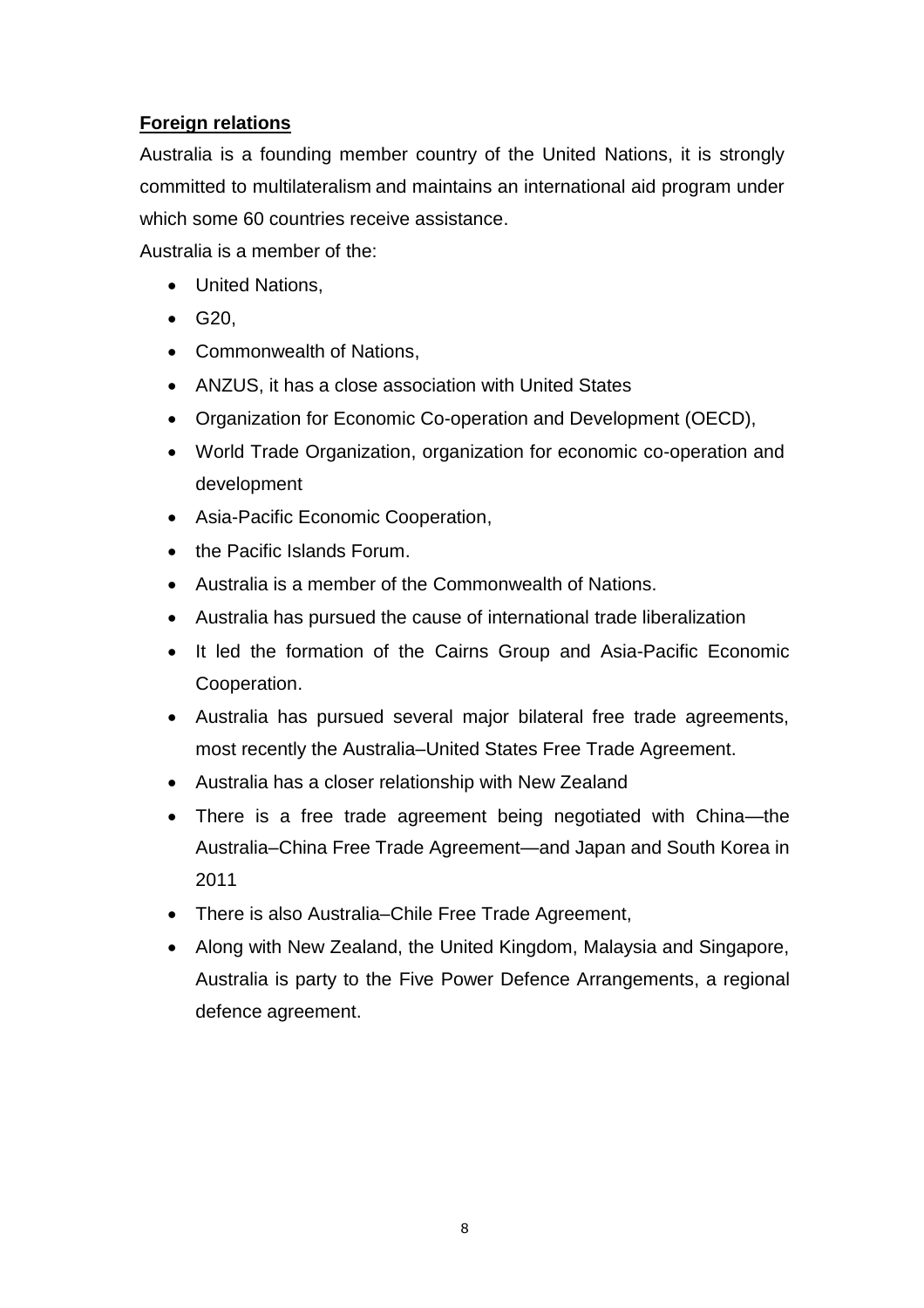## **Australian Political System**

Australia has maintained a stable [liberal democratic](https://en.wikipedia.org/wiki/Liberal_democracy) political system that functions as a [federal](https://en.wikipedia.org/wiki/Federalism) [parliamentary](https://en.wikipedia.org/wiki/Parliamentary_system) [constitutional monarchy](https://en.wikipedia.org/wiki/Constitutional_monarchy) comprising [six](https://en.wikipedia.org/wiki/States_and_territories_of_Australia)  [states and several territories.](https://en.wikipedia.org/wiki/States_and_territories_of_Australia)

 The Federal Government of Australia comprises the House of Representatives and the Senate.



- $\triangleright$  It's institutions and practices reflect British and North American models but are uniquely Australian.
- $\triangleright$  Its institutions include religious tolerance and freedom of speech and association.
- The Commonwealth of Australia was created on January 1, 1901 Federation Day - when six former British colonies - now the six States of Australia - agreed to form a union. The Australian Constitution, which took effect on January 1, 1901, lays down the framework for the Australian system of government.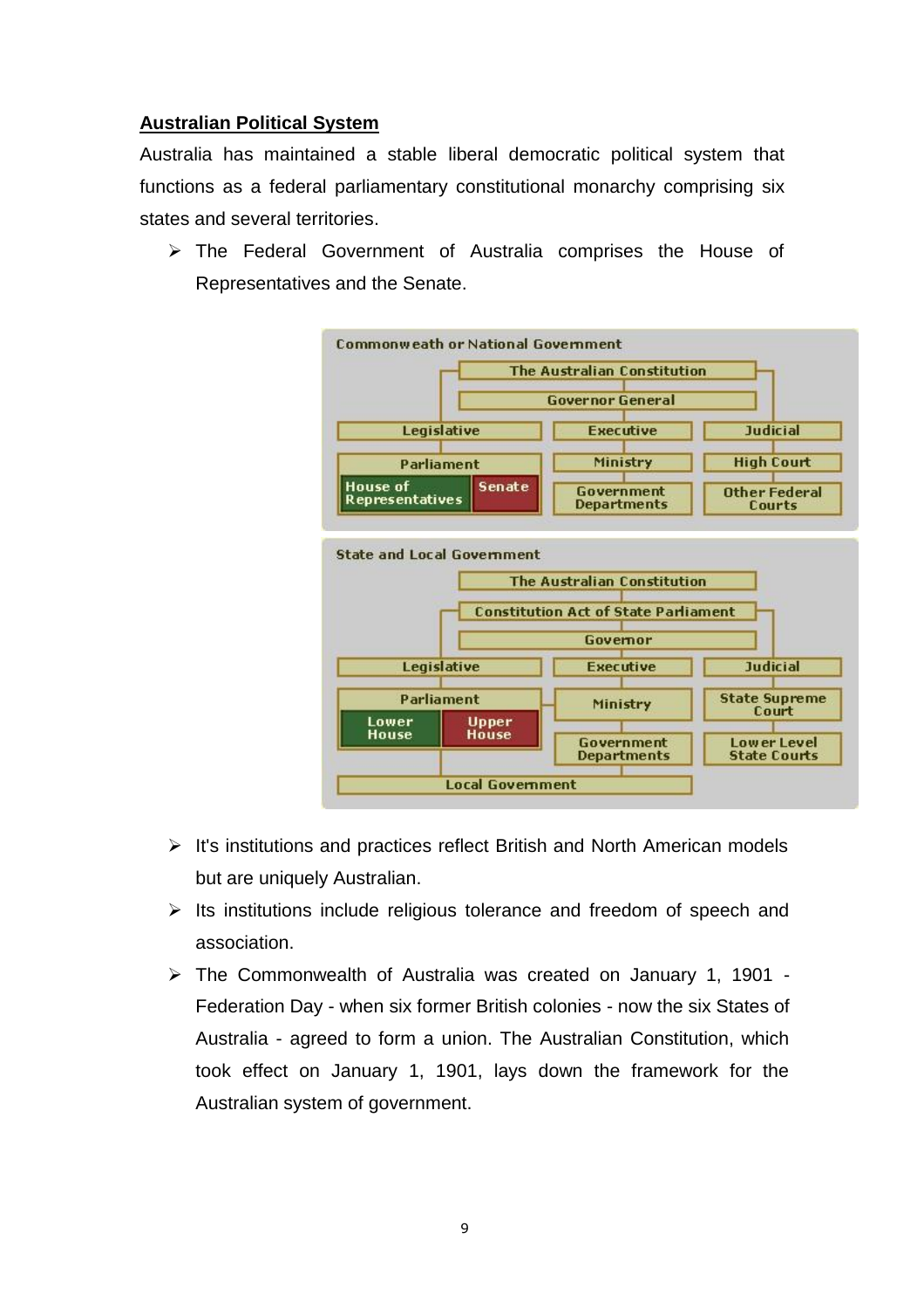# **The Constitution**

The Australian Constitution sets out the rules and responsibilities of government and outlines the powers of its three branches:

- legislative,
- executive and
- judicial

#### [http://www.abc.net.au/ra/federasi/tema1/aus\\_pol\\_chart\\_e.pdf](http://www.abc.net.au/ra/federasi/tema1/aus_pol_chart_e.pdf)

The legislative branch of government contains the parliament - the body with the legislative power to make laws. The executive branch of government administers the laws made by the legislative branch, and the judicial branch of government allows for the establishment of the country's courts of law and the appointment and removal of it judges. The purpose of the courts is to interpret all laws, including the Constitution, making the rule of law supreme. The Constitution can only be changed by referendum.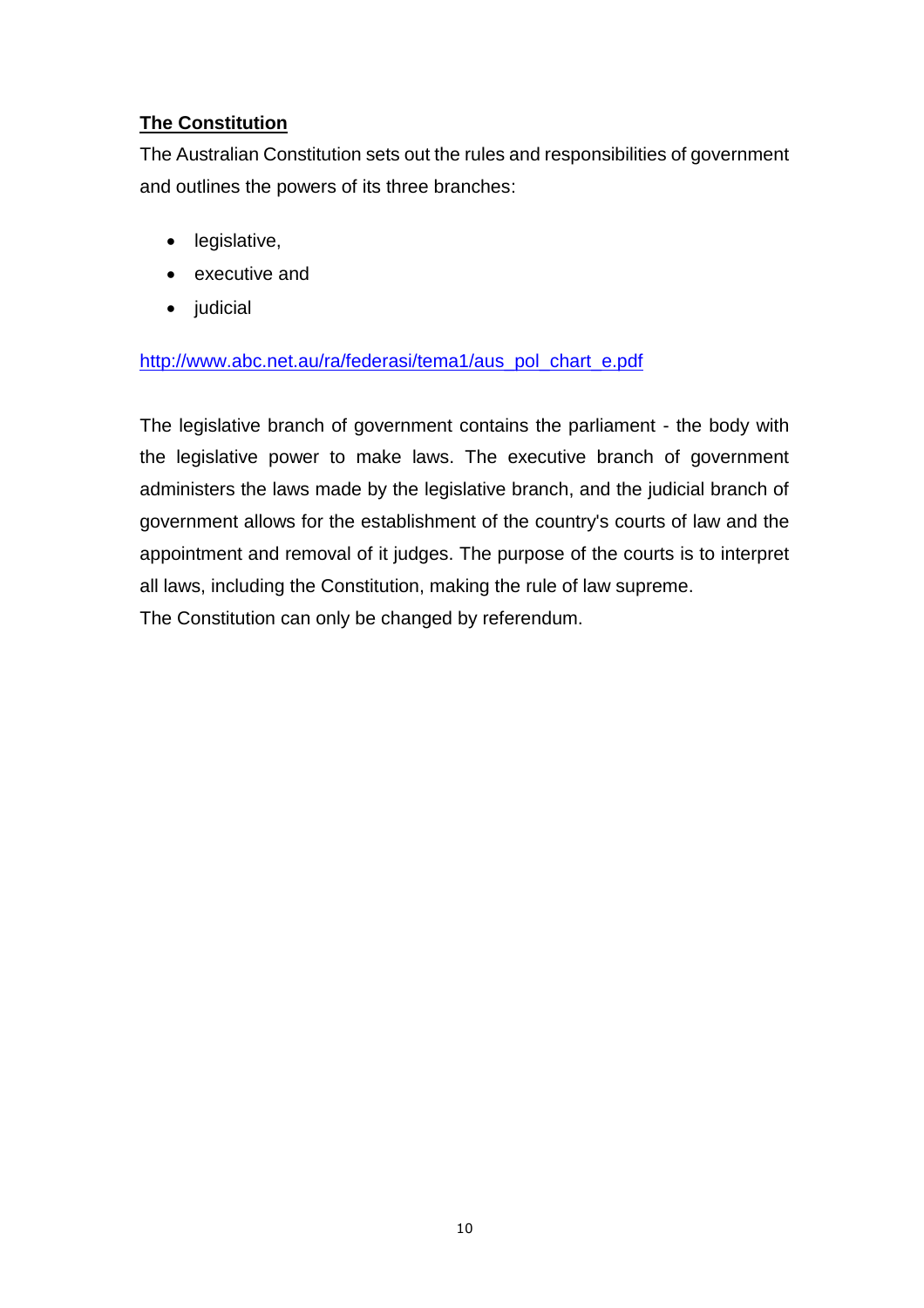#### **Australia's Constitutional Monarchy**

Australia is known as a constitutional monarchy. This means it is a country that has a queen or king as its head of state whose powers are limited by a Constitution. Australia's head of state is Queen Elizabeth II. Although she is also Queen of the United Kingdom, the two positions now are quite separate, both in law and constitutional practice.

In practice, the Queen plays no role within the Australian political system and is merely a figurehead. In Australia, the Queen is formally represented by a Governor General whom she appoints on the recommendation of Australia's Prime Minister. The Queen plays no role in the day-to-day duties of the Governor General.

#### **The Governor General and State Governors**

While recognised as the Queen's representative, the Governor General is in no way subject to the direction, supervision or veto of the Queen or the British Government.

Under the Constitution, the Governor-General's powers and duties include summoning, proroguing and dissolving Parliament, assenting to Bills, appointing Ministers, setting up Departments of State and appointing judges.

By convention, however, the Governor-General acts only on the advice of Ministers in virtually all matters and the appointee to the office is selected on the advice of the Government. The six State Governors perform similar roles in their States.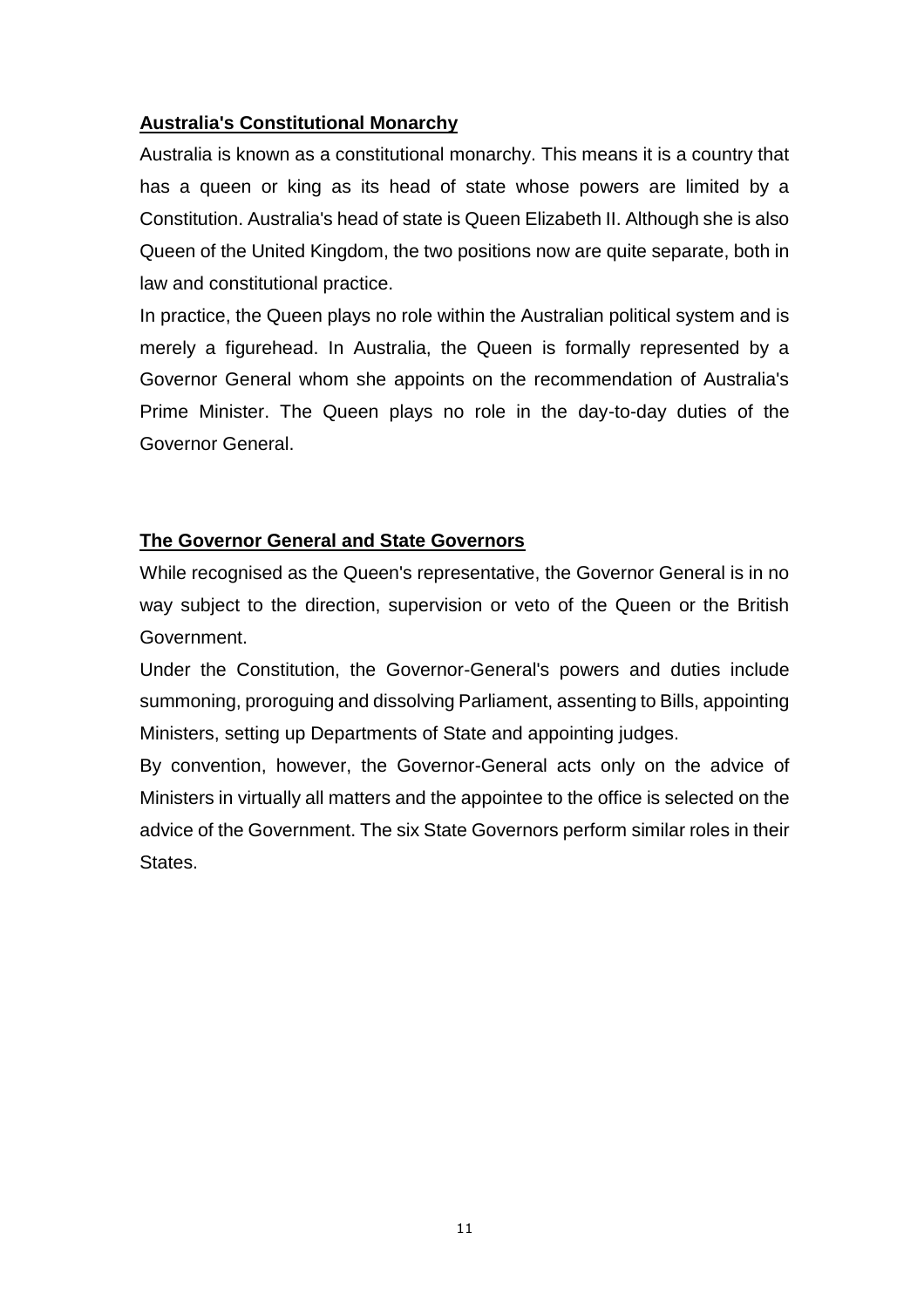#### **The Commonwealth or National Government**

The National Parliament is bicameral, having two chambers:

- The House of Representatives (Lower House) and
- the Senate (Upper House).

Both are responsible for national laws, such as:

- trade,
- taxation,
- immigration,
- citizenship,
- social security,
- industrial relations and
- foreign affairs.

Legislation has to be approved by both houses before it can become law.

The House of Representatives, initiates most legislation. It currently has 148 elected members, each representing around 80,000 voters. The political party or parties with the most seats in the House of Representatives forms the Government.

The Senate is known as the 'house of review'. Proposed legislation is generally considered clause-by-clause and often referred to committees. One of the Senate's original roles was to ensure that laws were fair to all states. Voters therefore elect 12 Senators from each State and two Senators from each of Australia's two Territories.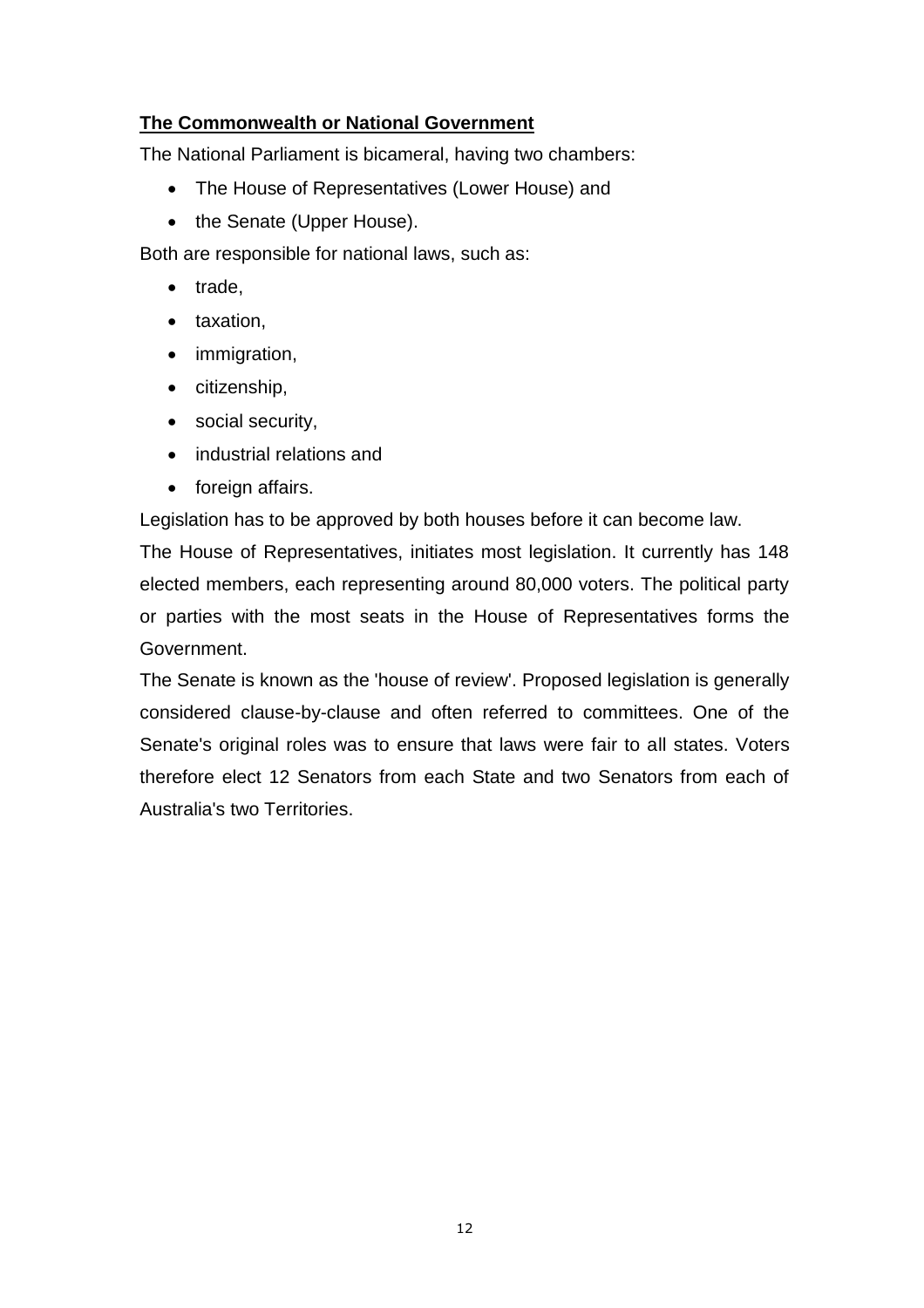#### **State and Territory Governments**

State and Territory Governments are responsible for those powers not administered by the Commonwealth Government.

Every State and Territory has its own Parliament and its own Constitution Act (which can be amended by its Parliament), but they are also bound by the national constitution.

Commonwealth law also overrules State laws where the law is within the Constitutional powers of the Commonwealth.

All State Parliaments other than Queensland are bicameral with an Upper and Lower House. The Parliament of each Territory has only one House.

State and Territory governments are responsible for matters which include: public health, education, roads, public land use, police, fire and ambulance services and local government within their own States or Territories.

#### **Local Government**

There are approximately 900 local government bodies in Australia. The powers of local government vary from State to State and are the responsibility of State Governments.

Some local government bodies operate transport and energy enterprises. Most levy rates as well as receiving funding from the higher tiers of government. Local government responsibilities typically include town planning, supervision of building codes, local roads, water, sewerage and drainage, waste and sanitary services, and community recreational facilities.

#### **Relations between levels of Government**

The Commonwealth and State Governments co-operate in many areas where States and Territories are formally responsible, such as education, transport, health and law enforcement.

Income tax is levied federally, and debate between the levels of governments about access to revenue is a perennial feature of Australian politics.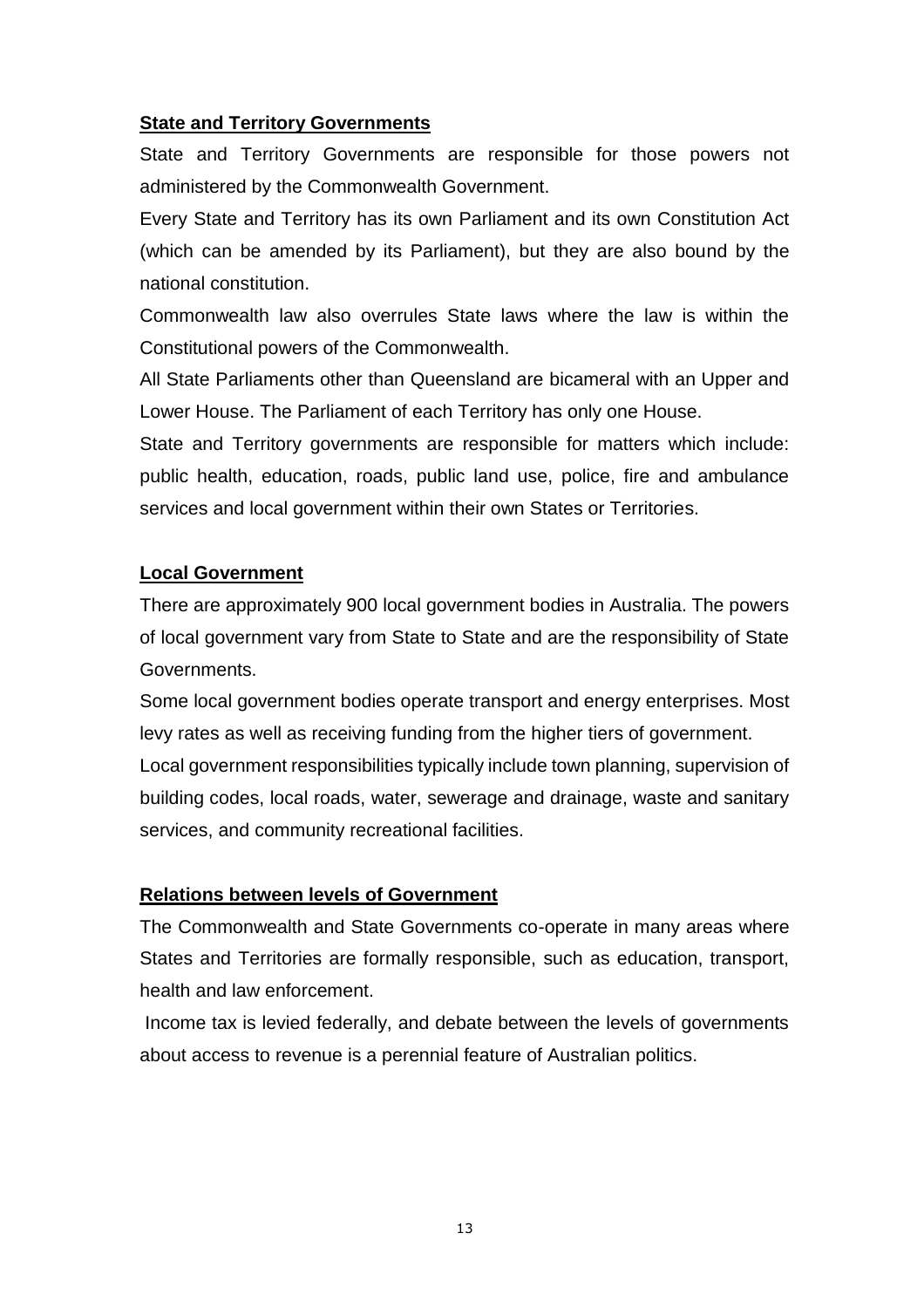# **Migration conditions in Australia**

Australian visas are available from the Australian Government at a lower cost or for free when you apply directly.

Australian Immigration requires you to have a visa to enter Australia unless you are an Australian passport holder or qualifying New Zealand passport holder.

There are a number of visa options, and knowing which visa to apply for should be the first step taken when making plans to travel to Australia. The visa classes have been divided into the following four categories:

# [Australian Temporary Visas](http://www.visabureau.com/australia/australian-immigration.aspx#TemporaryVisas)

This type of visa is mainly to those who want to travel to Australia for short-term tourism or a working holiday.

## $\triangleright$  [Australian Skilled Migration Visas](http://www.visabureau.com/australia/australian-immigration.aspx#PermanentVisas)

[Australian Skilled Migration Visas](http://www.visabureau.com/australia/australian-immigration.aspx#PermanentVisas) are visas which help to take permanent residence in Australia based on your skills and work experience.

## $\triangleright$  [Australian Family Migration Visas](http://www.visabureau.com/australia/australian-immigration.aspx#FamilyVisas)

The above-mentioned visa is mainly to those who want to emigrate to Australian based on your relationship to an eligible Australian citizen.

#### $\triangleright$  [Other Visas for Migration to Australia](http://www.visabureau.com/australia/australian-immigration.aspx#OtherVisas)

There are other visas for migration to those who wish to take another Australian immigration pathway that doesn't fall into either the skilled or family categories.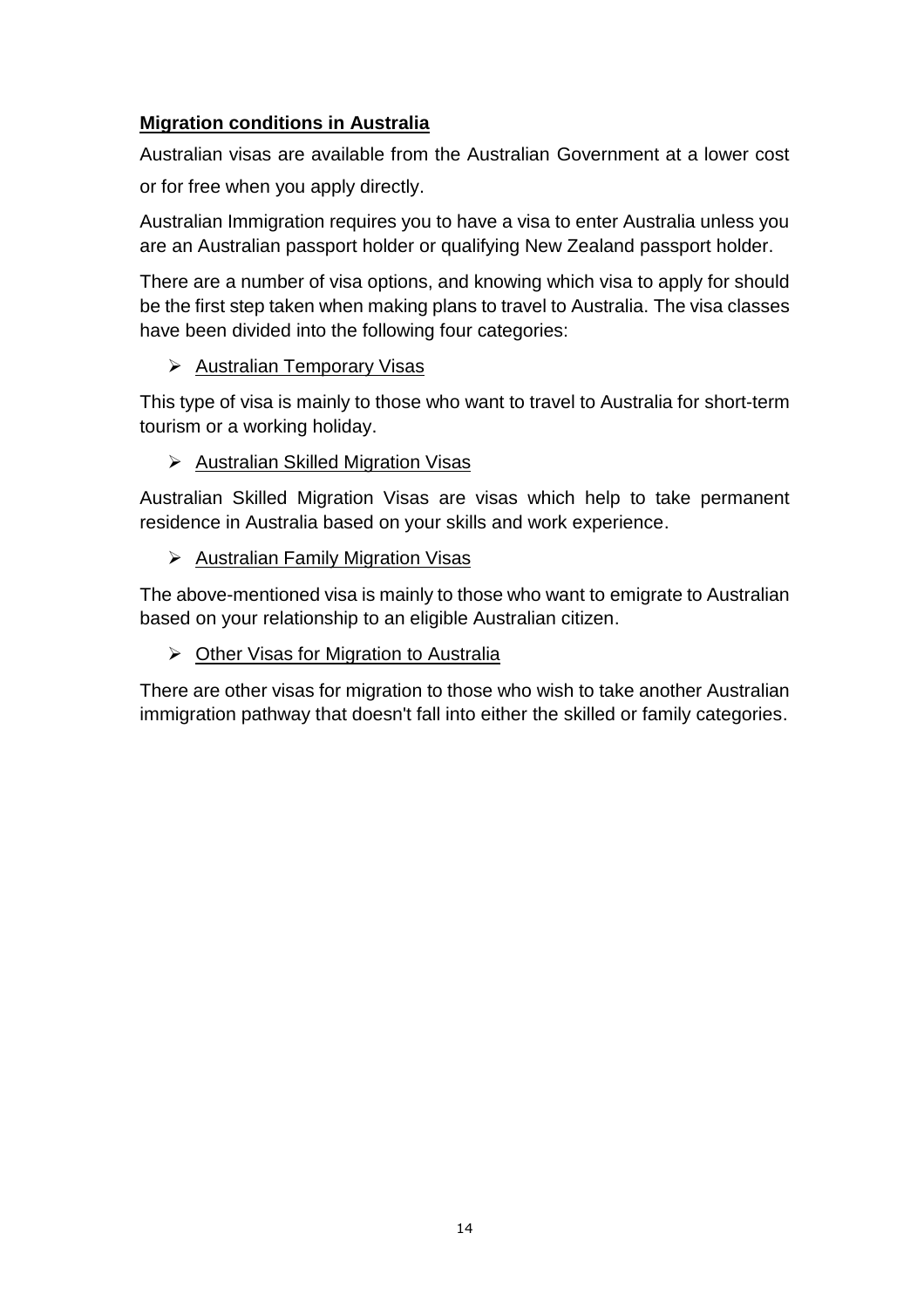#### **International commercial exchange between Australia and Africa**

Recently, the Australian private sector had been quicker to recognize the economic importance of Africa than had the Australian public sector. It is not just investment. Trade with Africa is also growing.

- $\triangleright$  The mineral resources industry- More than 150 Australian minerals and petroleum resources companies have interests in more than 40 African countries, with current and prospective investment estimated at \$20 billion.
- $\triangleright$  Australia's minerals and resources companies have more projects in Africa than in any other region of the world.

Trade in goods with Africa is valued at close to \$5 billion, having grown at more than 6 per cent annually over the preceding decade.

Recognizing Africa's economic potential, the Australian Government is committed to supporting expanded economic linkages with Africa.

A number of African countries have hosted trade and investment fora here in Australia, including the Australia-Africa Business Council Conference on the Gold Coast in September last year and just this week, South Africa hosted a trade and investment seminar in Melbourne.

Just as there are sound economic reasons for enhancing the engagement with Africa, there are also good strategic and geopolitical reasons.

#### **Implementing our Africa agenda**

Over the last two years, the Australian Government has strengthened Australia's relations with Africa and its constituent nations.

They have set about:

- Enhancing the political and diplomatic engagement,
- promoting trade and investment,
- addressing peace and security challenges in Africa, and
- delivering targeted development and humanitarian assistance.

Australia now has diplomatic relations with 51 of Africa's 53 countries, excluding Guinea Bissau and the Democratic Republic of Congo. This is compared with 41 in 2007.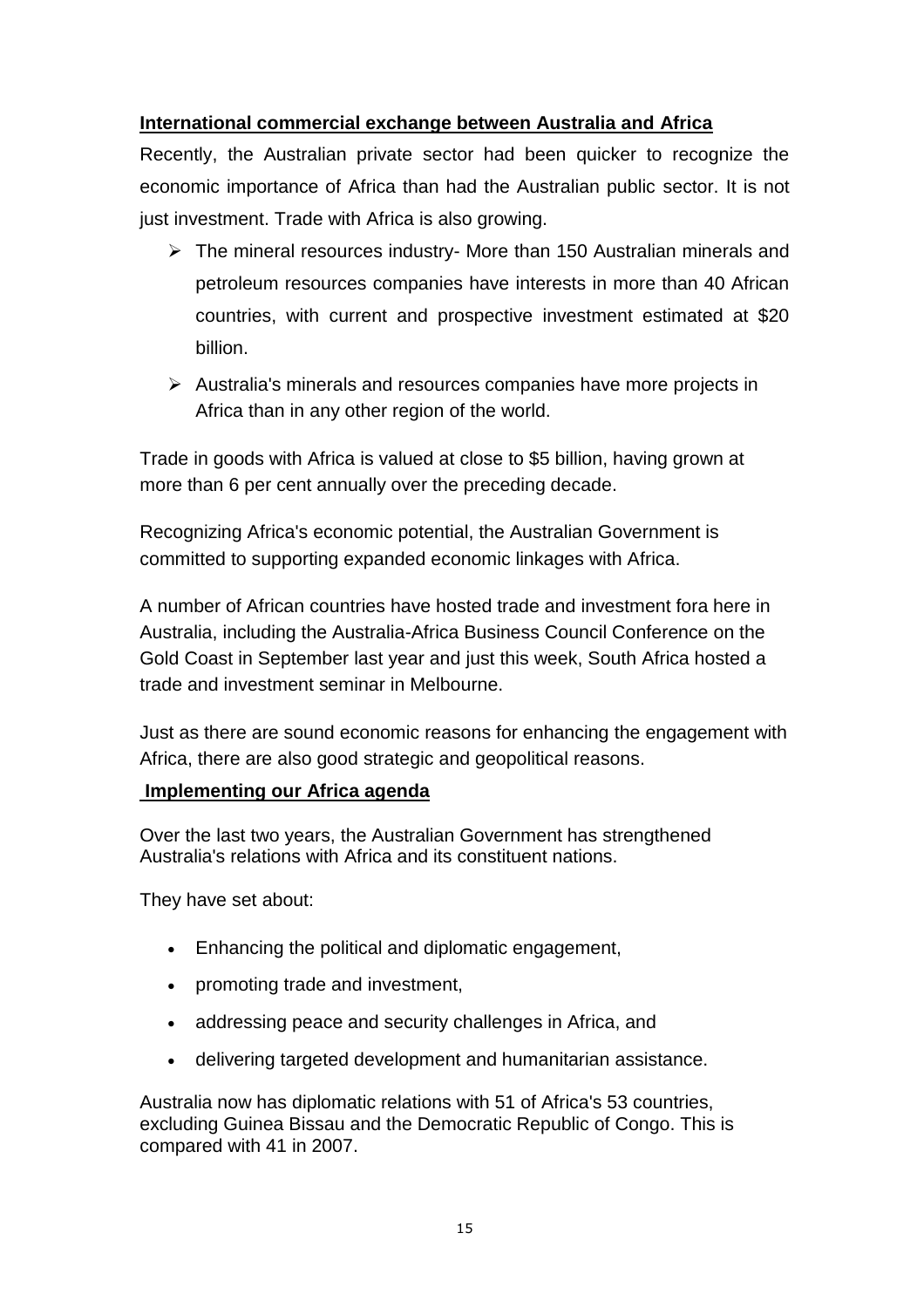# **Foreign Policy – An overview of the White Paper 2017**

After a gap of 14 years, the Prime Minister Malcolm Turnbull along with the Foreign Minister Julie Bishop and Trade Minister they have launched the 2017 Foreign Policy White Paper which is a written document about Australia's core interests, values and priorities. The role of the White Paper is to act as a guidance in the Australian Foreign policy goals in the next 20 years.

Key elements:

- It will guide foreign aid, trade and diplomatic efforts for the next decade.
- It will focus to remain on In-Pacific region.
- Most immediate challenge is North Korea's missile and nuclear program.
- Russia to remain a significant strategic player in the Indo-Pacific.
- US alliance remains central. South Korea, Indonesia and Vietnam will grow in relative wealth, strength and influence.
- More student exchanges and teaching of Asian languages.

5 key objectives of the White Paper:

- Promoting an open, inclusive and prosperous Indo-Pacific region in which the rights of all states are respected;
- Standing against protectionism and promoting business; ensuring Australians are safe, secure and free in the face of threats such as terrorism;
- Promoting and protecting international rules;
- greater support for the Pacific and Timor-Leste.

The Australian Government is pushing for new free trade agreement and the priority deal is the one with Indonesia.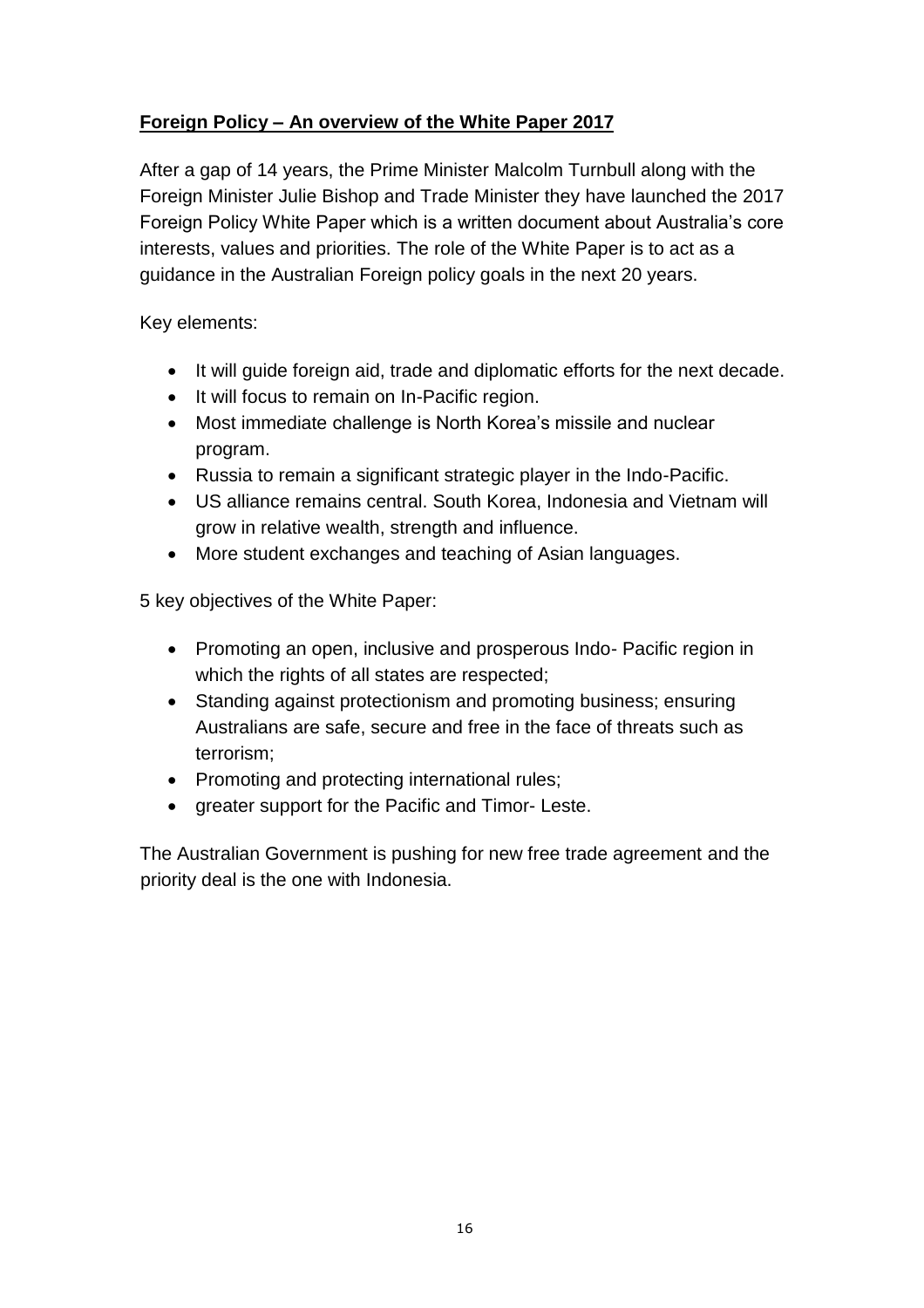